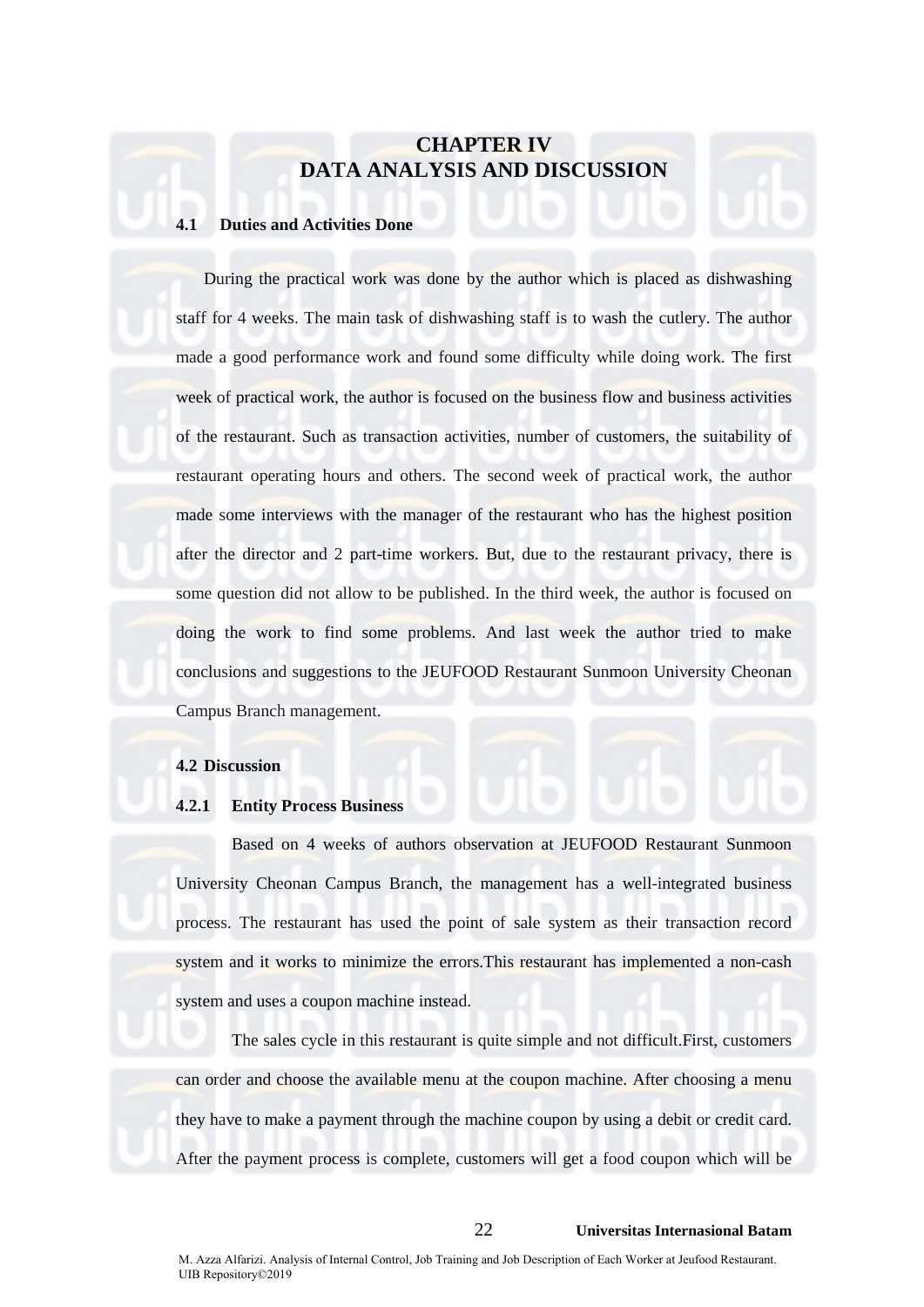handed over to the cashier staff.After the coupon is verified by the cashier, then customers can queue to get their food.

The purchasing cycle at this restaurant also looks pretty good. During the 4 week observations made by the author, there is no delay was found when ordering the ingredients. This proves that restaurant management has worked closely with good suppliers. But for the company privacy reasons, not much information was found about the restaurant purchasing cycle.

Every worker has an attendance card that must be tabbed before and after work.This makes the restaurant management easier to make a payroll cycle for their workers because every worker has a different wage. By the 20th of each month, restaurant management will send the workers' wages without delay.According to the Korean government regulations on the wages of part-time workers, one hour will get a minimum wage of 7,530 won.

### **4.2.2 Internal Control**

The author analyzes the application of internal control to the JEUFOOD Restaurant Sunmoon University Cheonan Campus Branch-based on the COSO control framework (Warren, Reeve, & Duchac, 2015), as follows:

### 1. Control Environtment

JEUFOOD Restaurant Sunmoon University Cheonan Campus Branch has a good control environment. The management has a good structure of the restaurant organizational from the director to the workers. Every part of the restaurant structural has a different role in their job. But the management of the restaurant did not explain clearly about the job description of each part to the new part-time worker. So sometimes there are problems or miscommunication between part-time job workers about the job description. But, the manager has a role to solve any problem immediately.

23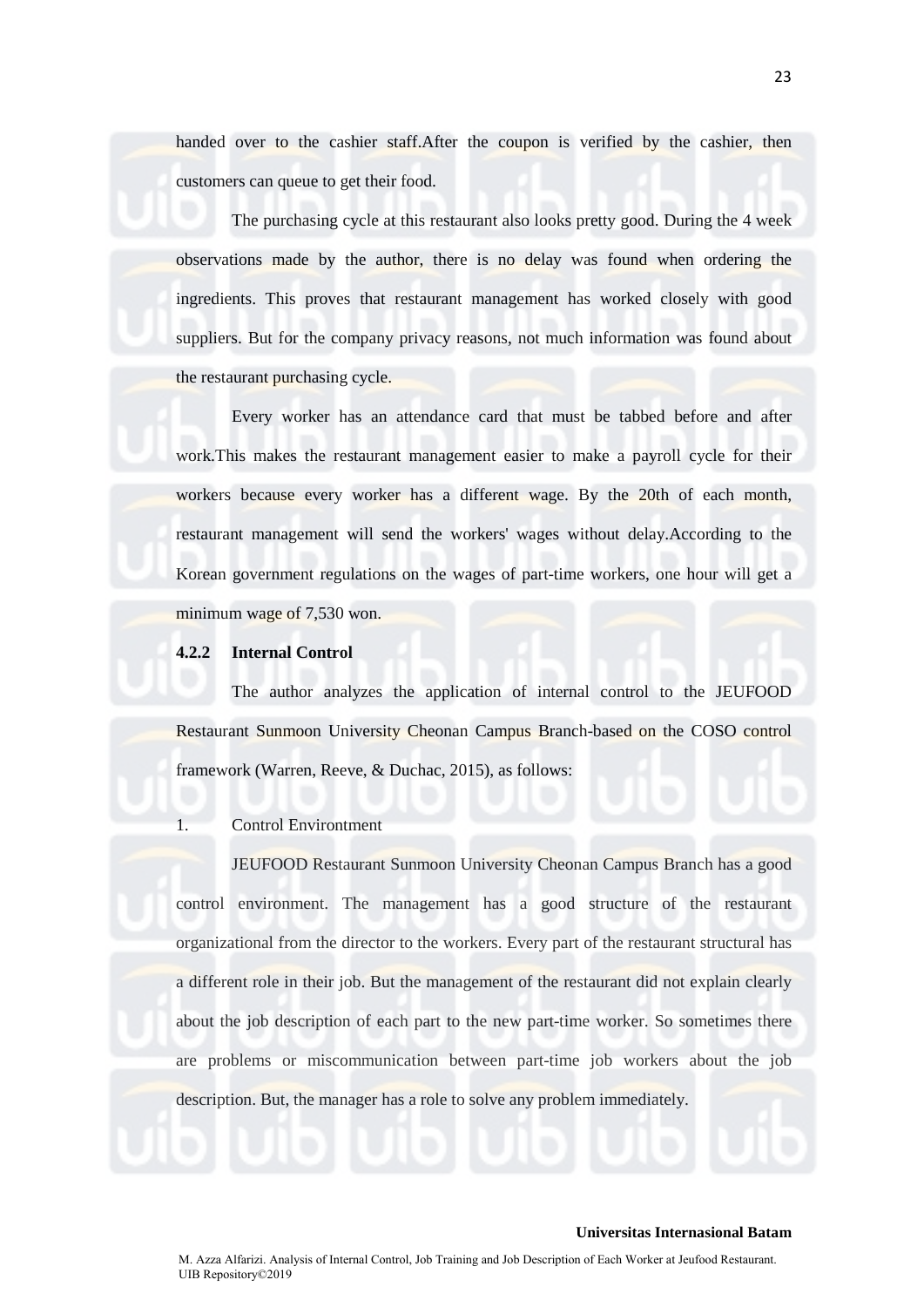### 2. Risk Assessment

JEUFOOD Restaurant Sunmoon University Cheonan Campus Branch has fulltime workers and part-time workers. In Korea, there are no contracts about how long parttime workers have to work in one place. The author considers that part-time workers could be the risk of this restaurant. Because there are no official contracts between the restaurant management with the part-time worker and it makes the restaurant can lose their workers at any time. When the restaurant loses their trained workers, they have to find another worker and it needs more time to make the new workers mastering their fields. Therefore the author considers that this is one of the risks of this restaurant.

# 3. Control Activities

Control activities which have been applied by JEUFOOD Restaurant Sunmoon University Cheonan Campus Branch is very good. The manager will always check the conditions in each field at certain hours and if there is a problem, the manager will find a way to solve the problem. Besides, the director will check the conditions at the restaurant at least once a week. After operation hour of the restaurant, the chef will double-check about the cleanliness of the washed cutlery for good quality service. Dishwasher machine maintenance will also be checked in every month to avoid work accidents due to engine problem.

4. Information and Communication

All pieces of information and decisions are made by the director of the restaurant. During the business hours, a manager has a role as the leader at the restaurant. All information and instruction from the director will be delivered to the worker through the manager. The Manager also will make a good relationship with the supplier to communicate about ordering the food ingredients.

#### 5. Monitoring

At least once in a week the director will do routine checking and will directly ask his workers about the restaurant condition. If there are problems founded, the director will